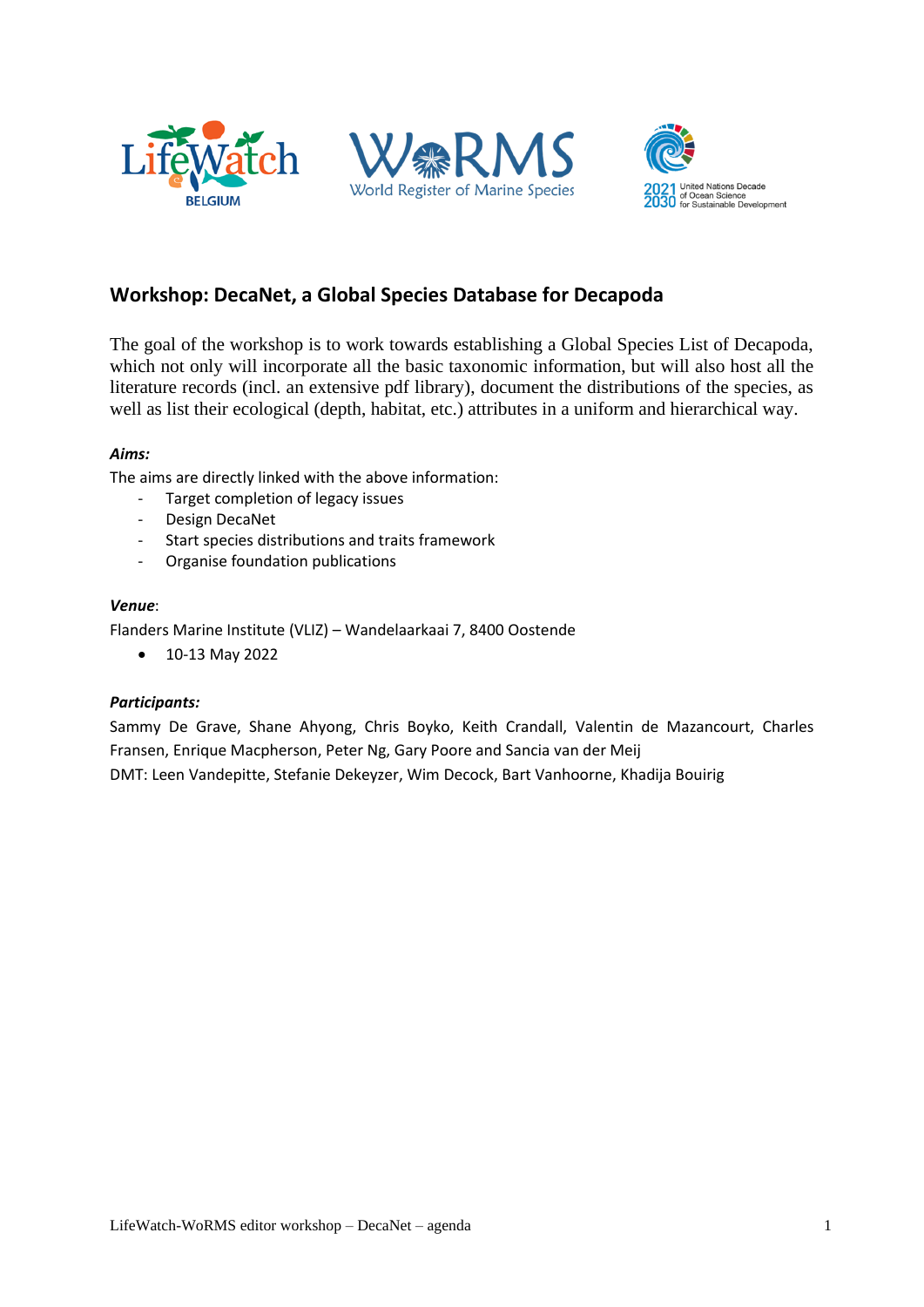#### **Day 1: Tuesday May 10th 2022**

#### *9h:*

- Welcome [Sammy De Grave]
- Practical information [Stefanie Dekeyzer DMT]
- General introduction to WoRMS and LifeWatch [Stefanie Dekeyzer DMT]
- Round table [all]: comments on Workshop programme

#### *10h30: coffee / tea break (30')*

## *11h:*

- Overview of workshop goals.
- Overview of legacy issues.
- Outstanding taxonomic and other issues.
- Hands-on editing.

#### *12h30: sandwich lunch (1 hour)*

#### *13h30:*

- Overview of advanced editing and functionalities in Aphia (live demonstration) [Stefanie Dekeyzer – DMT]
- DecaNet: minimum standards, information to include, citation style, governance.

#### *15h: coffee / tea break (30')*

#### *15h30:*

- Target audience / known WoRMS usage.
- Designing DecaNet website.
- Hands-on editing.

#### *17h: End of day 1*

*17h – 18h: Local beer offered by LifeWatch Belgium*

#### **Day 2: Wednesday May 11th 2022**

#### *9h:*

- Freshwater and terrestrial definitions
- Overview of distribution options in Aphia [Stefanie Dekeyzer DMT]
- Distribution discussion.

#### *10h30: coffee / tea break (30')*

#### *11h:*

Hands-on editing.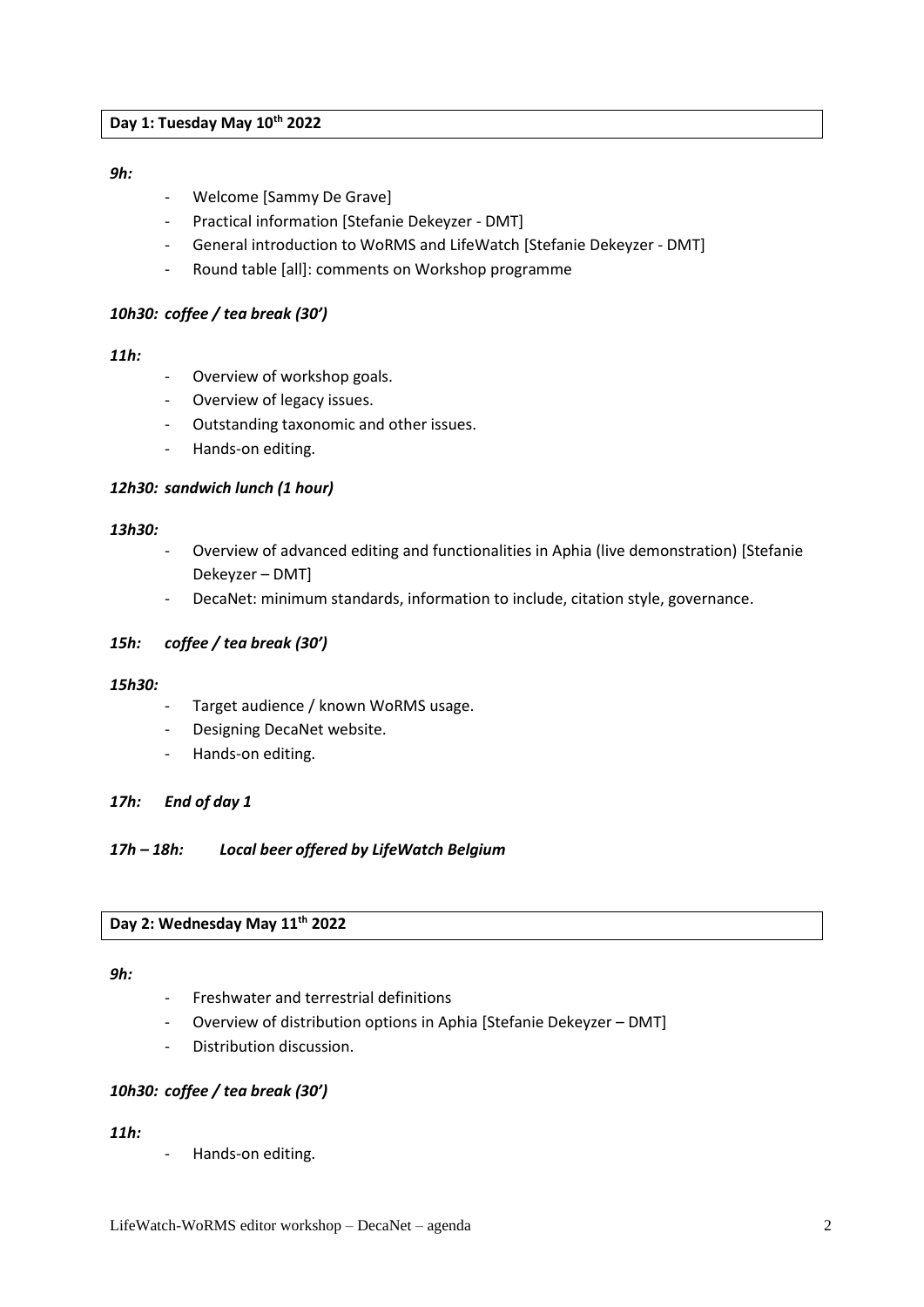#### *12h30: sandwich lunch (1 hour)*

#### *13h30:*

- Completing taxonomic framework / LAN?
- Hands-on editing.

## *15h: coffee / tea break (30')*

#### *15h30:*

- Traits overview [Sancia van der Meij].
- Traits discussion.
- Hands-on editing.

## *17h: End of day 2*

#### **Day 3: Thursday May 12th 2022**

#### *9h:*

- Foundation manuscripts: focus, time scales.
- Hands-on editing.

## *10h30: coffee / tea break (30')*

#### *11h:*

- Images current directions [Stefanie Dekeyzer DMT]
- Image discussion [Keith Crandall]

## *12h30: sandwich lunch (1 hour) + Group picture*

#### *13h30:*

- Hands-on editing.

#### *15h: coffee / tea break (30')*

#### *15h30:*

- Traits discussion (if required).
- Hands-on editing.
- *17h: End of day 3*

#### *19h: Dinner in Ostend, offered by LifeWatch Belgium (restaurant Bottarga)*